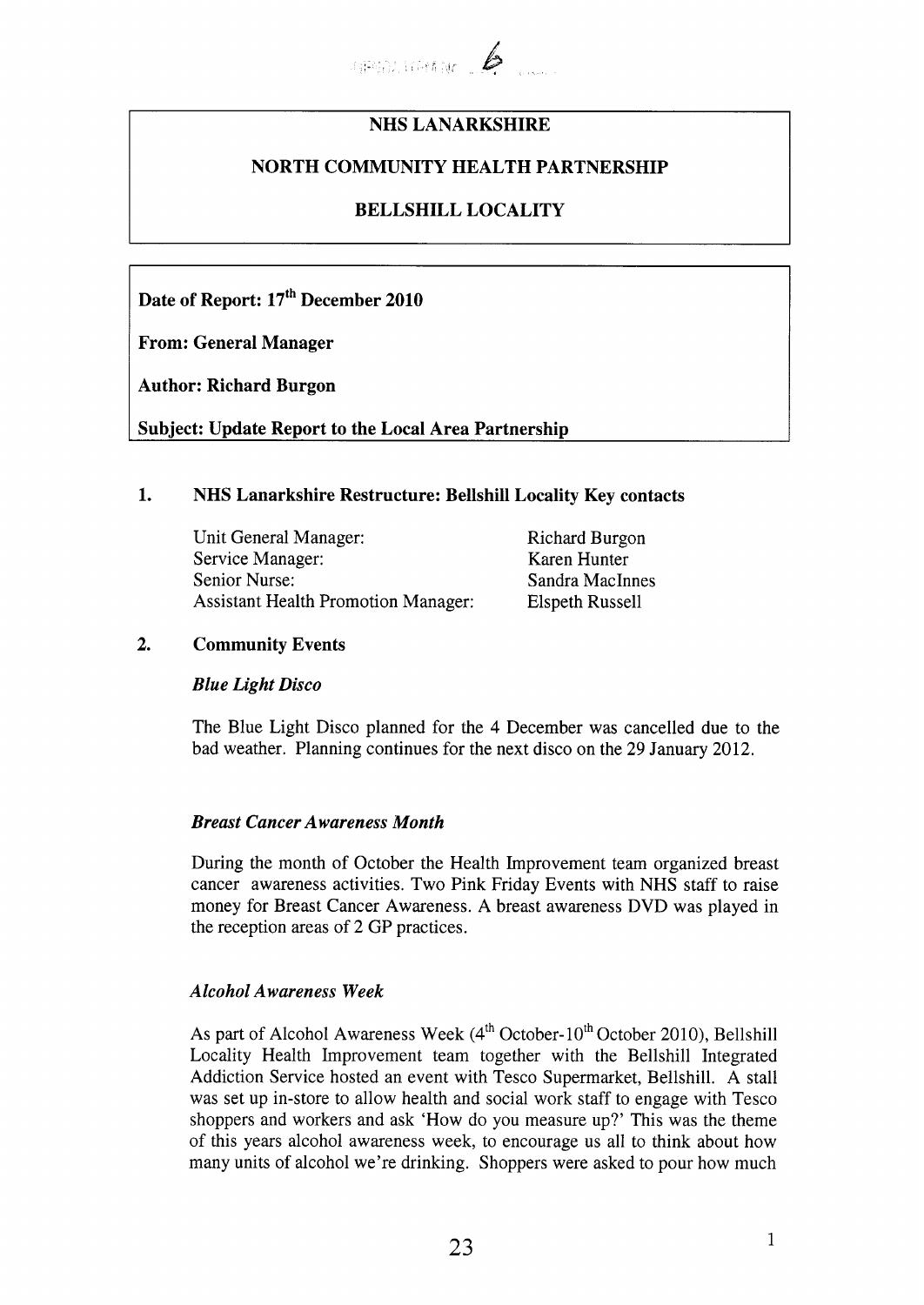they thought was a unit and then shown what one unit really looked like. An understanding of alcohol units is important as it enables means us to stick to the sensible drinking guidelines of not regularly drinking more than 3-4 units per day for men and 2-3 units per day for women. Everyone was given leaflets and a free unit measuring cup.

Co facilitated alcohol awareness event with Motherwell Fire Station.

## *Healthy Living Initiative (HLI)*

The HLI Funding Sub Group met in November to agree funding proposals under the main themes of early years, mental health, young people and food and nutrition. The Early years spend will be revisited and the other themed bids were accepted. Agreement is now needed from the other HLI Steering Groups (Motherwell and Wishaw) as this years proposals were Unit-wide bids.

## *Launch of Burnhead Food Co-op*

As part of the Viewpark Bee Healthy Initiative a food co-op was launched in Burnhead Community Centre and will take place each Tuesday from 9:30 to 12:30pm.

### *Sexual Health*

Health Improvement started delivery of 12 week Speakeasy course in partnership with Community Learning and Development. This training targeted parents and carers of Viewpark and Bellshill.

### *Community Forum*

The Forum had their **AGM** and elected their forum members. The positions agreed were;

| Chair:                              | Tom Leggate     |
|-------------------------------------|-----------------|
| Vice Chair:                         | Laura Campbell  |
| Honorary Secretary: Jimmy Mallaghan |                 |
| Treasurer:                          | Colin McFarlane |